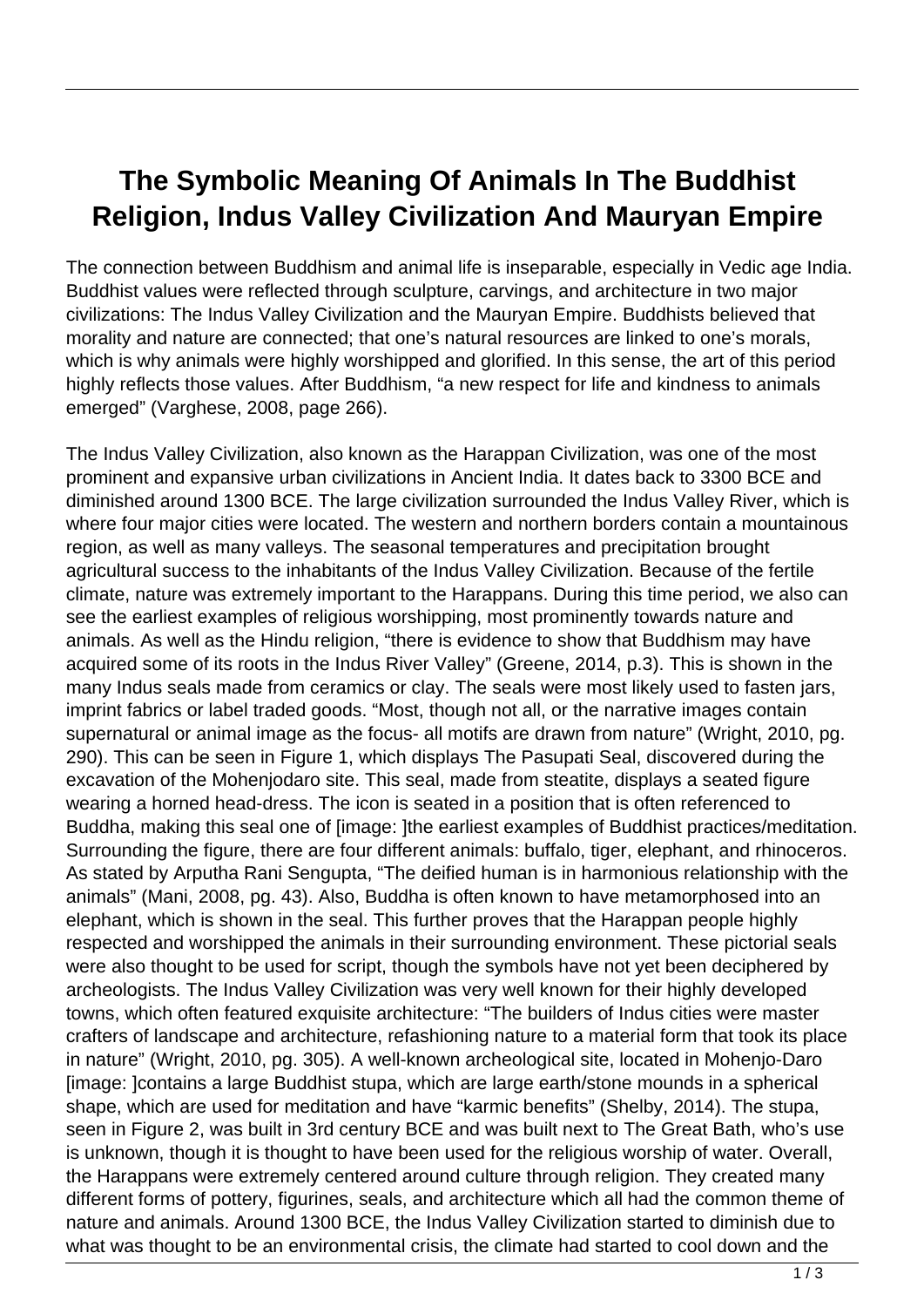Indus River had started to flood. The inhabitants started to relocate, as the climate change "had catastrophic effects on agricultural activity, making the economy no longer sustainable and breaking the civic order of the cities" (Violatti, 2013, p. 5), making this the end of the Indus Valley Civilization.

The Mauryan Empire was a strong, religious and political dominated time period, from 322-185 BCE. The empire is known to be, "one of the most significant periods in Indian history" (Tanabe, 2016, p. 3), due to agricultural and economic success. The civilization was situated on rich soil and was near many mineral deposits, which was prime for trade. One of the most prominent emperors was Ashoka, who provided social harmony and religious insight to the people of The Mauryan Empire. Ashoka abandoned traditional military and violent ways of protection and turned to Buddhism to protect the people of his empire. As Francis Watson states, "Ashoka's abandonment of the royal tradition of the chase was in line with the reverence for animal life that he showed by a vegetarian table" (Watson, 2002, page 50). His devotion to the Buddhist teachings can be shown in the many stupas he built throughout India: "Legend says that Ashoka built 84,000 stupas" (Robinson, 1997, page 42). Along with the stupas, he also built a large temple in Sarnath which features The Ashoka Lion Capital, shown in Figure 3. The details of the capital and how it relates to Buddhism are explained by C.M. Mani:

"The inverted lotus is so exquisitely sculpted that each petal could be clearly counted and completely symmetrical. The lotus has been traditionally representing knowledge and all things beautiful. The pedestal carries four wheels, one in each [image: Image result for lion capital of ashoka]direction, which represents Dhammacakra Pabattana (turning the wheel of Dharma), the first sermon of the Buddha at Sarnath and its spread in all directions. The fact that Ashoka was a cakravarti king is proclaimed by the four lions at the top one in each direction. The four animals engraved on the pedestal, viz, elephant, horse, bull, and lion are symbols of the Buddha" (Mani, 2008, page 104).

The capital represents Buddhism at its peak, and the importance Ashoka placed on the religion. The Mauryan Empire also used sculpture to represent their beliefs. Instead of referencing Buddhism directly, it was, "referenced through a variety of symbols, using what is known as 'aniconic depiction'" (Neelis, 2013, p.1). An example of this is the Buddhapada (Figure 4). This stone carving displays the footprints of Buddha, with 3 circles in the middle of them. The circles represent the three Jewels of Buddhism: The Dharma (Buddhist laws), The Sangha (Buddhist monks) and The Buddha. Surrounding the footprints are different floral and leaf designs, then there is a yaksha in the bottom right corner. Yakshas are, "nature spirits who are the custodians of treasures that are hidden in the earth and in the roots of trees" (Encyclopaedia Britannica, 2018, p.1). Yakshas were important symbols in Buddhist art and were later featured in many Buddhist texts. After Emperor Ashoka died in 232 BCE, The Mauryan Empire started its decline due to weak rulers and invasions. Figure 3: The Lion Capital of Ashoka, polished sandstone (250 BCE)

Buddhism places importance on compassion for all life forms, which is shown through the symbolic animals and nature used in their art. Both the Indus Valley Civilization and the Mauryan Empire drew the substance of their aesthetic from religion. Buddhism helped to teach the inhabitants of both civilizations to refrain from violence, which is why there is very little evidence of weapons from both time periods. Although much has changed since these civilizations existed, India is still a country that is highly influenced by religion. The art from